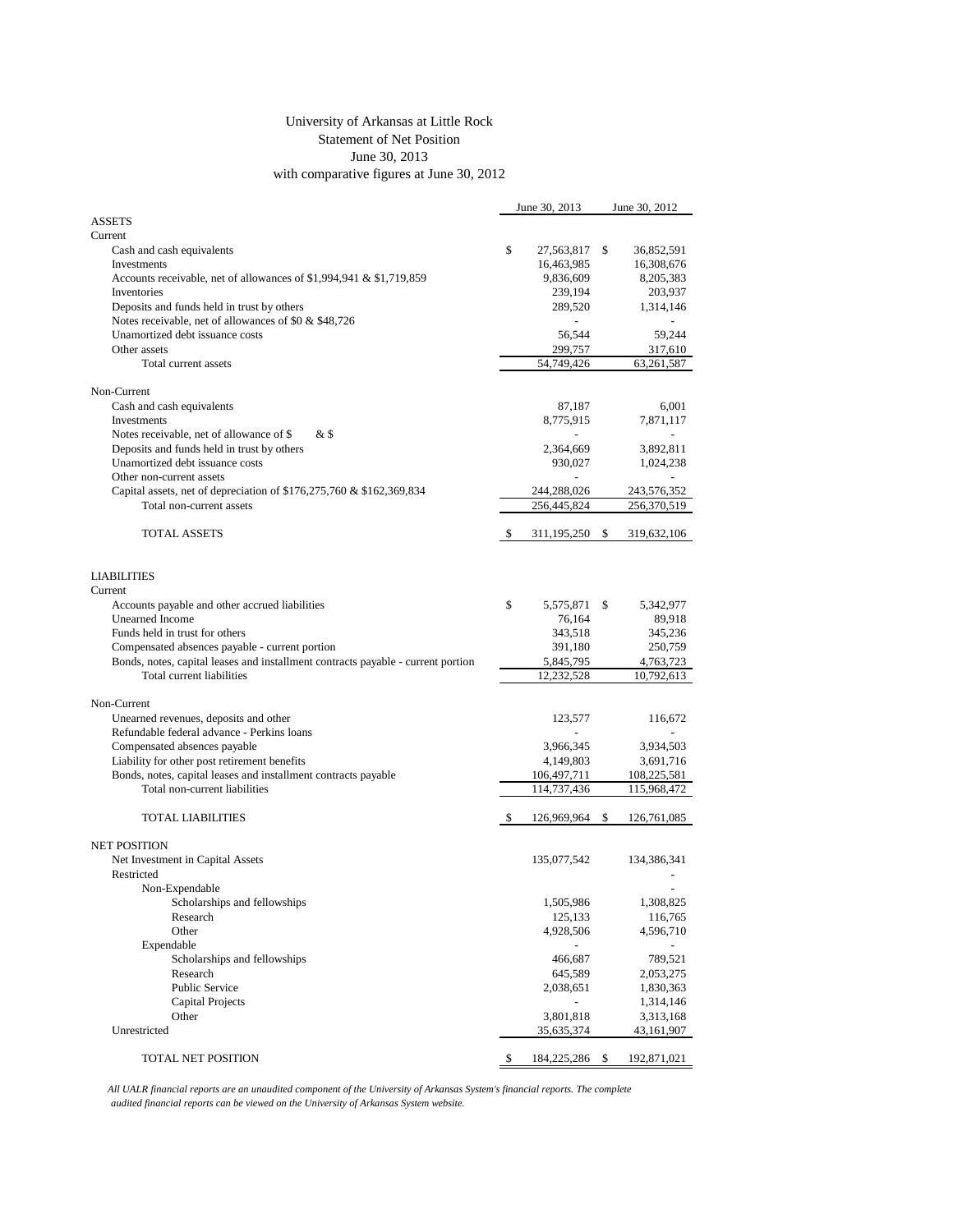## University of Arkansas at Little Rock Statement of Revenues, Expenses and Changes in Net Position For The Year Ended June 30, 2013 with comparative figures for 2012

|                                                                                      | Year Ended |                 |    |                |
|--------------------------------------------------------------------------------------|------------|-----------------|----|----------------|
| <b>Operating Revenues</b>                                                            |            | June 30, 2013   |    | June 30, 2012  |
| Student tuition & fees, net of scholarship allowances of \$13,074,551 & \$13,366,339 | \$         | 60,959,767      | \$ | 59,905,759     |
| Federal and county appropriations                                                    |            |                 |    |                |
| Federal grants and contracts                                                         |            | 17,483,704      |    | 19,033,248     |
| State and local grants and contracts                                                 |            | 4,402,723       |    | 4,017,281      |
| Non-governmental grants and contracts                                                |            | 2,804,391       |    | 1,963,674      |
| Sales and services of educational departments                                        |            | 2,101,127       |    | 2,463,172      |
| Insurance plan                                                                       |            |                 |    |                |
| Auxiliary enterprises                                                                |            |                 |    | $\overline{a}$ |
| Athletics, net of scholarship allowances of \$751,215 & \$782,809                    |            | 4,913,696       |    | 4,869,064      |
| Housing/food service, net of scholarship allowances of \$1,313,708 & \$1,107,355     |            | 6,245,172       |    | 5,080,087      |
| Bookstore, net of scholarship allowances of \$87,480 & \$154,941                     |            | 408,688         |    | 695,238        |
| Other auxiliary enterprises, net of scholarship allowances of $$0$<br>& \$0          |            | 2,239,567       |    | 2,853,433      |
| Other operating revenues                                                             |            | 2,230,281       |    | 1,863,391      |
| Total operating revenues                                                             |            | 103,789,116     |    | 102,744,347    |
|                                                                                      |            |                 |    |                |
| <b>Operating Expenses</b>                                                            |            |                 |    |                |
| Compensation and benefits                                                            |            |                 |    |                |
|                                                                                      |            | 123,558,095     |    | 118,152,860    |
| Supplies and services                                                                |            | 41,290,113      |    | 40,922,677     |
| Scholarships and fellowships                                                         |            | 31,524,496      |    | 31,680,724     |
| Insurance plan                                                                       |            |                 |    |                |
| Depreciation                                                                         |            | 15,193,534      |    | 14,052,876     |
| Total operating expenses                                                             |            | 211,566,238     |    | 204,809,137    |
| Operating income (loss)                                                              |            | (107, 777, 122) |    | (102,064,790)  |
| Non-Operating Revenues (Expenses)                                                    |            |                 |    |                |
| State appropriations                                                                 |            | 67,049,514      |    | 68,262,847     |
| Property and sales tax                                                               |            |                 |    |                |
| Federal grants                                                                       |            | 18,258,897      |    | 20,329,963     |
| State and local grants                                                               |            | 9,914,471       |    | 9,440,425      |
| Non-governmental grants                                                              |            |                 |    |                |
| Gifts                                                                                |            | 951,386         |    | 962,191        |
| Investment income (net)                                                              |            | 4,637,949       |    | 3,519,817      |
|                                                                                      |            | 1,234,683       |    | 1,192,495      |
| Interest on capital asset-related debt                                               |            | (2,179,508)     |    | (1,779,224)    |
| Gain (loss) on disposal of assets                                                    |            | (63, 854)       |    | (67, 564)      |
| Other                                                                                |            | (65, 465)       |    | (66, 794)      |
| Net non-operating revenues                                                           |            | 99,738,073      |    | 101,794,156    |
| Income before other revenues and expenses                                            |            | (8,039,049)     |    | (270, 634)     |
| Other Changes in Net Position                                                        |            |                 |    |                |
| Capital appropriations                                                               |            |                 |    | 1,500,000      |
| Capital grants and gifts                                                             |            | 237,096         |    | 456,562        |
| Adjustments to prior year revenues and expenses                                      |            | (843, 782)      |    | (3.913)        |
| Return of capital appropriations to State of Arkansas                                |            | $\overline{a}$  |    | $\overline{a}$ |
| Other                                                                                |            |                 |    |                |
| Total other revenues and expenses                                                    |            | (606, 686)      |    | 1,952,649      |
| Increase (decrease) in net assets                                                    |            | (8,645,735)     |    | 1,682,015      |
| Net Position, beginning of year - as originally reported                             |            | 199,033,279     |    | 191,189,006    |
| Adjustment due to FY12 Error in Library Holdings                                     |            | (6,162,258)     |    |                |
|                                                                                      |            |                 |    |                |
| Net Position, beginning of year - restated                                           |            | 192,871,021     |    | 191,189,006    |
| Net Position, end of year                                                            | \$.        | 184,225,286 \$  |    | 192,871,021    |

*All UALR financial reports are an unaudited component of the University of Arkansas System's financial reports. The complete audited financial reports can be viewed on the University of Arkansas System website.*